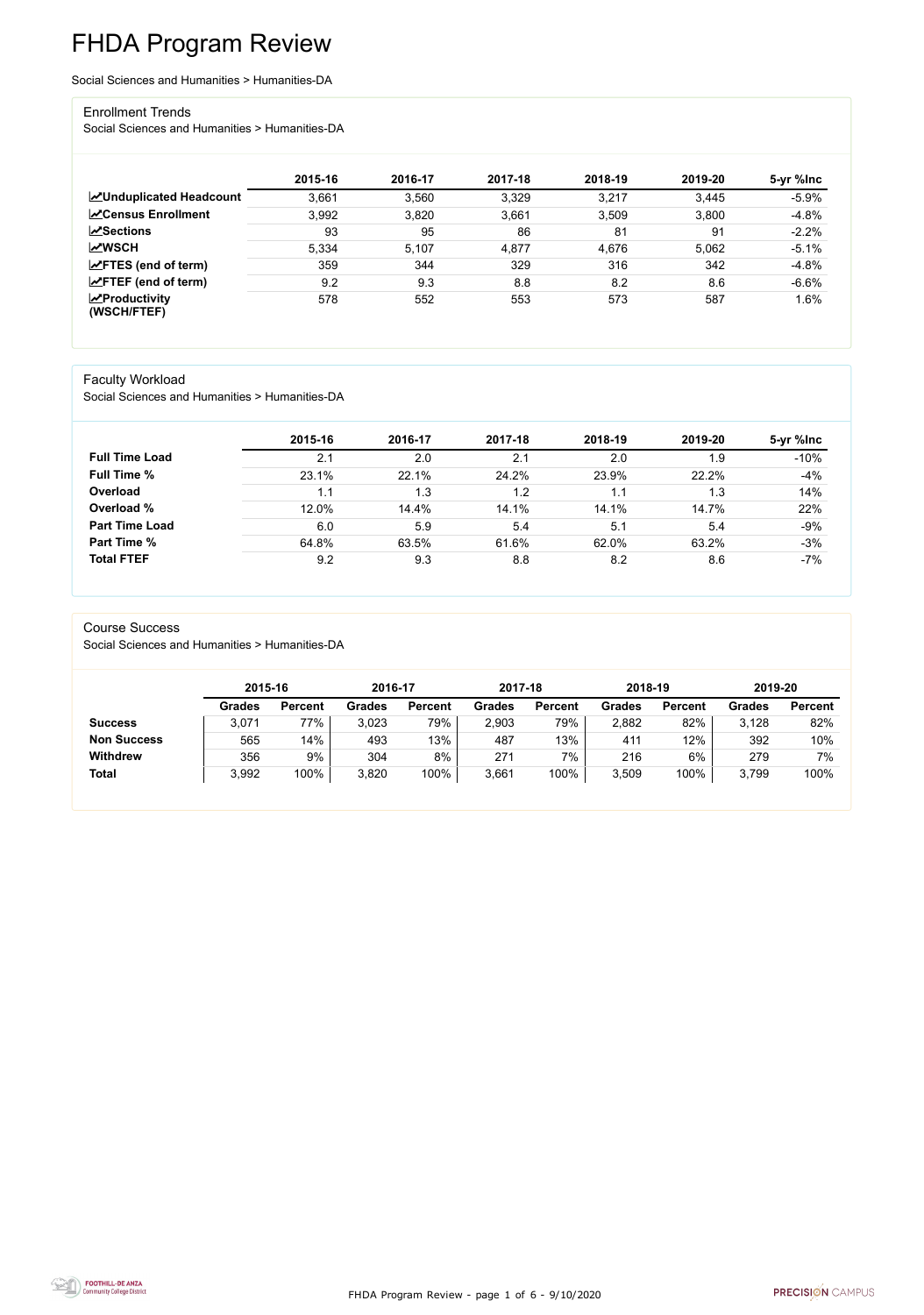FHDA Program Review - page 2 of 6 - 9/10/2020



### Course Success for African American, Latinx, and Filipinx Students

### Course Success for Asian, Native American, Pacific Islander, White, and Decline to State Students

|                    |               | 2015-16        |               | 2016-17        |               | 2017-18        | 2018-19       |                | 2019-20 |                |
|--------------------|---------------|----------------|---------------|----------------|---------------|----------------|---------------|----------------|---------|----------------|
|                    | <b>Grades</b> | <b>Percent</b> | <b>Grades</b> | <b>Percent</b> | <b>Grades</b> | <b>Percent</b> | <b>Grades</b> | <b>Percent</b> | Grades  | <b>Percent</b> |
| <b>Success</b>     | ,094          | 69%            | 009           | 71%            | 971           | 70%            | 954           | 72%            | .056    | 73%            |
| <b>Non Success</b> | 315           | 20%            | 263           | 19%            | 276           | 20%            | 261           | 20%            | 238     | 17%            |
| <b>Withdrew</b>    | 169           | 11%            | 140           | 10%            | 146           | 10%            | 117           | 9%             | 146     | 10%            |
| <b>Total</b>       | .578          | 100%           | 1,412         | 100%           | 393, ا        | 100%           | ,332          | 100%           | .440    | 100%           |

|                    | 2015-16       |                | 2016-17       |                | 2017-18       |                | 2018-19       |                | 2019-20 |                |
|--------------------|---------------|----------------|---------------|----------------|---------------|----------------|---------------|----------------|---------|----------------|
|                    | <b>Grades</b> | <b>Percent</b> | <b>Grades</b> | <b>Percent</b> | <b>Grades</b> | <b>Percent</b> | <b>Grades</b> | <b>Percent</b> | Grades  | <b>Percent</b> |
| <b>Success</b>     | ,977          | 82%            | 2,014         | 84%            | 1,932         | 85%            | 1,928         | 89%            | 2,072   | 88%            |
| <b>Non Success</b> | 250           | 10%            | 230           | $10\%$         | 211           | 9%             | 150           | 7%             | 154     | 7%             |
| <b>Withdrew</b>    | 187           | 8%             | 164           | 7%             | 125           | 6%             | 99            | 5%             | 133     | 6%             |
| <b>Total</b>       | 2,414         | 100%           | 2,408         | 100%           | 2,268         | 100%           | 2,177         | 100%           | 2,359   | 100%           |
|                    |               |                |               |                |               |                |               |                |         |                |

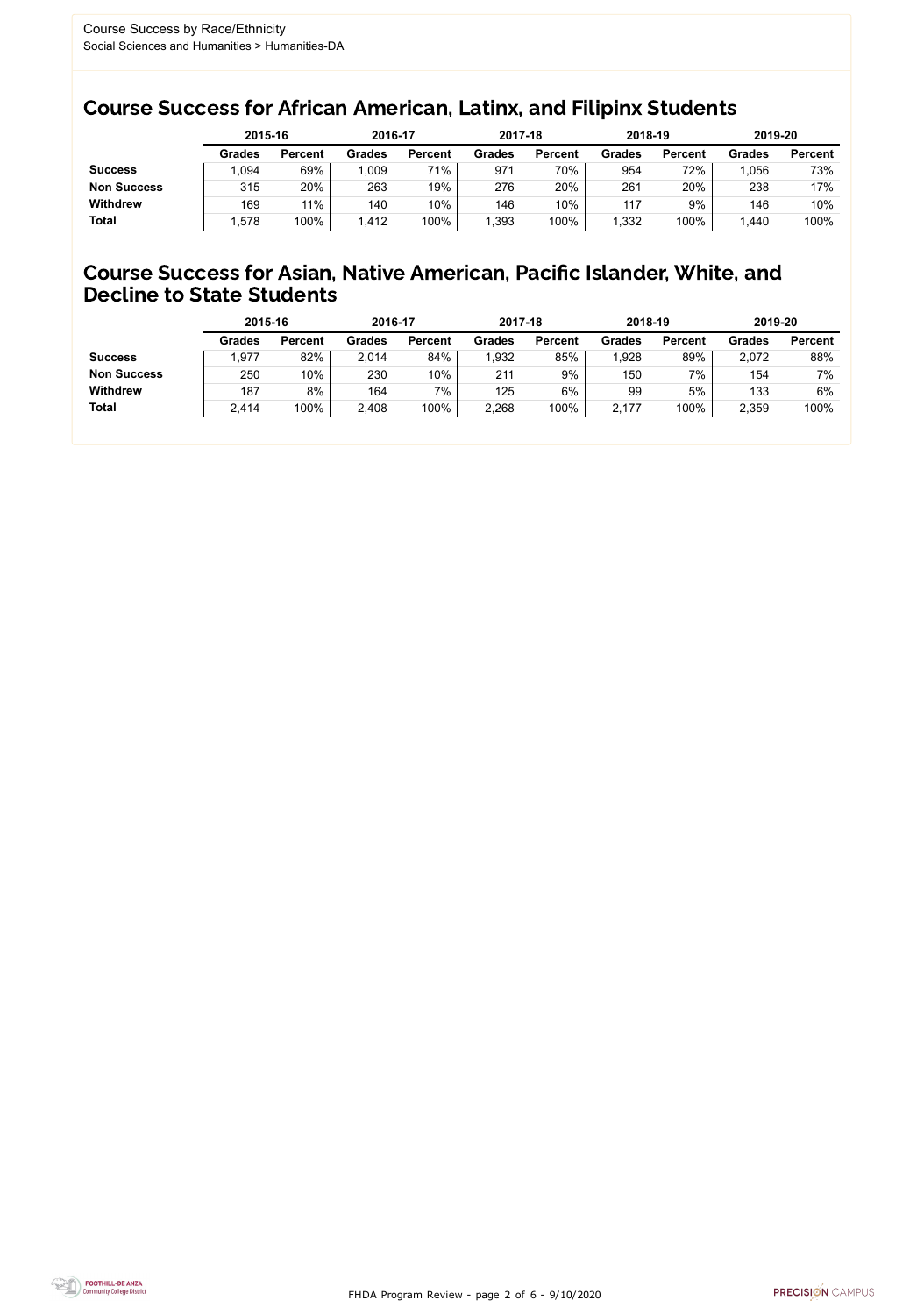FHDA Program Review - page 3 of 6 - 9/10/2020



Some courses may continue to be listed but no longer have data due to renumbering or because the course was not offered in the past five years.



### by Gender

|                     | 2015-16 |                |       | 2016-17        |       | 2017-18        | 2018-19 |                | 2019-20 |                |
|---------------------|---------|----------------|-------|----------------|-------|----------------|---------|----------------|---------|----------------|
|                     | Enr     | <b>Percent</b> | Enr   | <b>Percent</b> | Enr   | <b>Percent</b> | Enr     | <b>Percent</b> | Enr     | <b>Percent</b> |
| <b>Female</b>       | 1.928   | 48%            | 1,825 | 48%            | 1,760 | 48%            | ,645    | 47%            | 1,762   | 46%            |
| <b>Male</b>         | 2,042   | 51%            | 1,970 | 52%            | 1,878 | 51%            | 1,839   | 52%            | 2,003   | 53%            |
| <b>Non-Binary</b>   |         | 0%             |       | $0\%$          |       | $0\%$          |         | $0\%$          |         | $0\%$          |
| <b>Not Reported</b> | 22      | $1\%$          | 25    | $1\%$          | 23    | 1%             | 24      | 1%             | 34      | $1\%$          |
| <b>Total</b>        | 3,992   | 100%           | 3,820 | 100%           | 3,661 | 100%           | 3,509   | 100%           | 3,800   | 100%           |

## by Ethnicity

|                         | 2015-16 |                |       | 2016-17        |       | 2017-18        | 2018-19 |                | 2019-20 |                |
|-------------------------|---------|----------------|-------|----------------|-------|----------------|---------|----------------|---------|----------------|
|                         | Enr     | <b>Percent</b> | Enr   | <b>Percent</b> | Enr   | <b>Percent</b> | Enr     | <b>Percent</b> | Enr     | <b>Percent</b> |
| <b>African American</b> | 200     | 5%             | 183   | 5%             | 184   | 5%             | 130     | 4%             | 160     | 4%             |
| Asian                   | 1,779   | 45%            | 1,740 | 46%            | 1,634 | 45%            | 1,648   | 47%            | 1,709   | 45%            |
| <b>Filipinx</b>         | 328     | 8%             | 293   | 8%             | 299   | 8%             | 228     | 6%             | 230     | 6%             |
| Latinx                  | 1,050   | 26%            | 936   | 25%            | 910   | 25%            | 974     | 28%            | 1,051   | 28%            |
| <b>Native American</b>  | 14      | $0\%$          | 15    | $0\%$          | 20    | 1%             | 18      | $1\%$          | 12      | $0\%$          |
| <b>Pacific Islander</b> | 35      | $1\%$          | 37    | $1\%$          | 44    | $1\%$          | 22      | $1\%$          | 36      | 1%             |
| White                   | 500     | 13%            | 554   | 15%            | 515   | 14%            | 449     | 13%            | 503     | 13%            |
| <b>Decline to State</b> | 86      | 2%             | 62    | 2%             | 55    | 2%             | 40      | 1%             | 99      | 3%             |
| <b>Total</b>            | 3.992   | 100%           | 3,820 | 100%           | 3,661 | 100%           | 3,509   | 100%           | 3,800   | 100%           |

## by Age

|              | 2015-16 |                | 2016-17 |                | 2017-18 |                | 2018-19 |                | 2019-20 |                |
|--------------|---------|----------------|---------|----------------|---------|----------------|---------|----------------|---------|----------------|
|              | Enr     | <b>Percent</b> | Enr     | <b>Percent</b> | Enr     | <b>Percent</b> | Enr     | <b>Percent</b> | Enr     | <b>Percent</b> |
| 19 or less   | ,192    | 30%            | 1,159   | 30%            | 1,048   | 29%            | 1,177   | 34%            | 1,404   | 37%            |
| $20 - 24$    | 2,245   | 56%            | 2,189   | 57%            | 2,152   | 59%            | ,880    | 54%            | 1,919   | 51%            |
| 25-39        | 476     | 12%            | 416     | 11%            | 420     | 11%            | 410     | 12%            | 410     | 11%            |
| $40 +$       | 79      | 2%             | 56      | $1\%$          | 41      | 1%             | 42      | $1\%$          | 67      | 2%             |
| <b>Total</b> | 3,992   | 100%           | 3,820   | 100%           | 3,661   | 100%           | 3,509   | 100%           | 3,800   | 100%           |

### by Education Level

|                           | 2015-16 |                |       | 2016-17        |       | 2017-18        | 2018-19 |                | 2019-20 |                |
|---------------------------|---------|----------------|-------|----------------|-------|----------------|---------|----------------|---------|----------------|
|                           | Enr     | <b>Percent</b> | Enr   | <b>Percent</b> | Enr   | <b>Percent</b> | Enr     | <b>Percent</b> | Enr     | <b>Percent</b> |
| <b>Bachelor or higher</b> | 48      | $1\%$          | 54    | $1\%$          | 42    | $1\%$          | 51      | $1\%$          | 55      | 1%             |
| <b>Associate</b>          | 48      | $1\%$          | 35    | $1\%$          | 34    | $1\%$          | 35      | $1\%$          | 49      | $1\%$          |
| <b>HS/Equivalent</b>      | 3.635   | 91%            | 3,465 | 91%            | 3,331 | 91%            | 3,207   | 91%            | 3,429   | 90%            |
| <b>All Other</b>          | 261     | 7%             | 266   | 7%             | 254   | 7%             | 216     | 6%             | 267     | 7%             |
| <b>Total</b>              | 3,992   | 100%           | 3,820 | 100%           | 3,661 | 100%           | 3,509   | 100%           | 3,800   | 100%           |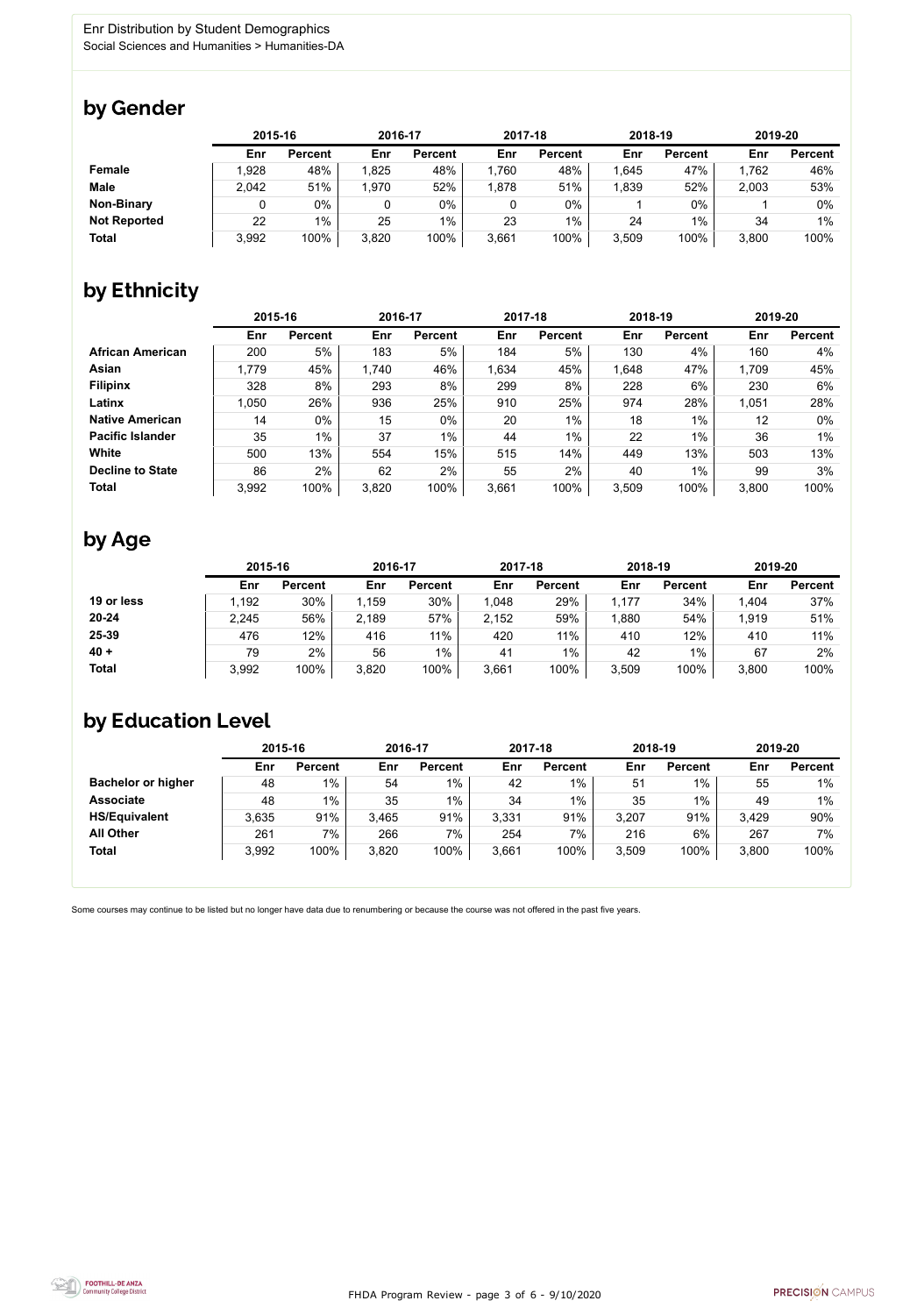FHDA Program Review - page 4 of 6 - 9/10/2020



#### Success Rates by Gender Social Sciences and Humanities > Humanities-DA

|                     |                | 2019-20        |                    |                |                 |                |               |                |  |  |  |  |  |  |
|---------------------|----------------|----------------|--------------------|----------------|-----------------|----------------|---------------|----------------|--|--|--|--|--|--|
|                     | <b>Success</b> |                | <b>Non Success</b> |                | <b>Withdrew</b> |                | <b>Total</b>  |                |  |  |  |  |  |  |
|                     | <b>Grades</b>  | <b>Percent</b> | <b>Grades</b>      | <b>Percent</b> | <b>Grades</b>   | <b>Percent</b> | <b>Grades</b> | <b>Percent</b> |  |  |  |  |  |  |
| <b>Female</b>       | 1,468          | 83%            | 166                | 9%             | 127             | 7%             | 1,761         | 100%           |  |  |  |  |  |  |
| <b>Male</b>         | 1,634          | 82%            | 220                | 11%            | 149             | 7%             | 2,003         | 100%           |  |  |  |  |  |  |
| <b>Non-Binary</b>   |                | 100%           |                    | 0%             | 0               | $0\%$          |               | 100%           |  |  |  |  |  |  |
| <b>Not Reported</b> | 25             | 74%            | 6                  | 18%            | 3               | 9%             | 34            | 100%           |  |  |  |  |  |  |
| All                 | 3,128          | 82%            | 392                | 10%            | 279             | 7%             | 3,799         | 100%           |  |  |  |  |  |  |

|                     |               | 2018-19                              |               |                |               |                 |               |                |  |  |  |  |  |  |
|---------------------|---------------|--------------------------------------|---------------|----------------|---------------|-----------------|---------------|----------------|--|--|--|--|--|--|
|                     |               | <b>Non Success</b><br><b>Success</b> |               |                |               | <b>Withdrew</b> | <b>Total</b>  |                |  |  |  |  |  |  |
|                     | <b>Grades</b> | <b>Percent</b>                       | <b>Grades</b> | <b>Percent</b> | <b>Grades</b> | <b>Percent</b>  | <b>Grades</b> | <b>Percent</b> |  |  |  |  |  |  |
| Female              | 1,362         | 83%                                  | 179           | 11%            | 104           | 6%              | 1,645         | 100%           |  |  |  |  |  |  |
| <b>Male</b>         | ,503          | 82%                                  | 226           | 12%            | 110           | 6%              | 1,839         | 100%           |  |  |  |  |  |  |
| <b>Non-Binary</b>   |               | 100%                                 |               | $0\%$          | υ             | $0\%$           |               | 100%           |  |  |  |  |  |  |
| <b>Not Reported</b> | 16            | 67%                                  | 6             | 25%            | 2             | 8%              | 24            | 100%           |  |  |  |  |  |  |
| All                 | 2,882         | 82%                                  | 411           | 12%            | 216           | 6%              | 3,509         | 100%           |  |  |  |  |  |  |

|                     |               | 2017-18                                                                 |               |                |               |                |               |                |  |  |  |  |  |
|---------------------|---------------|-------------------------------------------------------------------------|---------------|----------------|---------------|----------------|---------------|----------------|--|--|--|--|--|
|                     |               | <b>Withdrew</b><br><b>Total</b><br><b>Non Success</b><br><b>Success</b> |               |                |               |                |               |                |  |  |  |  |  |
|                     | <b>Grades</b> | <b>Percent</b>                                                          | <b>Grades</b> | <b>Percent</b> | <b>Grades</b> | <b>Percent</b> | <b>Grades</b> | <b>Percent</b> |  |  |  |  |  |
| <b>Female</b>       | 1,428         | 81%                                                                     | 199           | 11%            | 133           | 8%             | 1,760         | 100%           |  |  |  |  |  |
| <b>Male</b>         | 1,458         | 78%                                                                     | 284           | 15%            | 136           | 7%             | 878,          | 100%           |  |  |  |  |  |
| <b>Non-Binary</b>   | 0             | N/A                                                                     | 0             | N/A            | 0             | N/A            | 0             | 100%           |  |  |  |  |  |
| <b>Not Reported</b> | 17            | 74%                                                                     | 4             | 17%            | 2             | 9%             | 23            | 100%           |  |  |  |  |  |
| All                 | 2,903         | 79%                                                                     | 487           | 13%            | 271           | 7%             | 3,661         | 100%           |  |  |  |  |  |

|                     |                |                    |               | 2016-17         |               |                |               |                |
|---------------------|----------------|--------------------|---------------|-----------------|---------------|----------------|---------------|----------------|
|                     | <b>Success</b> | <b>Non Success</b> |               | <b>Withdrew</b> |               | <b>Total</b>   |               |                |
|                     | <b>Grades</b>  | <b>Percent</b>     | <b>Grades</b> | <b>Percent</b>  | <b>Grades</b> | <b>Percent</b> | <b>Grades</b> | <b>Percent</b> |
| Female              | 1,457          | 80%                | 224           | 12%             | 144           | 8%             | 1,825         | 100%           |
| <b>Male</b>         | 1,547          | 79%                | 266           | 14%             | 157           | 8%             | 1,970         | 100%           |
| <b>Non-Binary</b>   | 0              | N/A                |               | N/A             | 0             | N/A            | 0             | 100%           |
| <b>Not Reported</b> | 19             | 76%                | 3             | 12%             | 3             | 12%            | 25            | 100%           |
| All                 | 3,023          | 79%                | 493           | 13%             | 304           | 8%             | 3,820         | 100%           |

|                     |                |                |                    |                | 2015-16         |                |               |                |  |
|---------------------|----------------|----------------|--------------------|----------------|-----------------|----------------|---------------|----------------|--|
|                     | <b>Success</b> |                | <b>Non Success</b> |                | <b>Withdrew</b> |                | <b>Total</b>  |                |  |
|                     | <b>Grades</b>  | <b>Percent</b> | <b>Grades</b>      | <b>Percent</b> | <b>Grades</b>   | <b>Percent</b> | <b>Grades</b> | <b>Percent</b> |  |
| Female              | 1,490          | 77%            | 268                | 14%            | 170             | 9%             | 1,928         | 100%           |  |
| <b>Male</b>         | .565           | 77%            | 294                | 14%            | 183             | 9%             | 2,042         | 100%           |  |
| <b>Non-Binary</b>   |                | N/A            | 0                  | N/A            |                 | N/A            | 0             | 100%           |  |
| <b>Not Reported</b> | 16             | 73%            | ົ<br>J             | 14%            |                 | 14%            | 22            | 100%           |  |
| All                 | 3,071          | 77%            | 565                | 14%            | 356             | 9%             | 3,992         | 100%           |  |

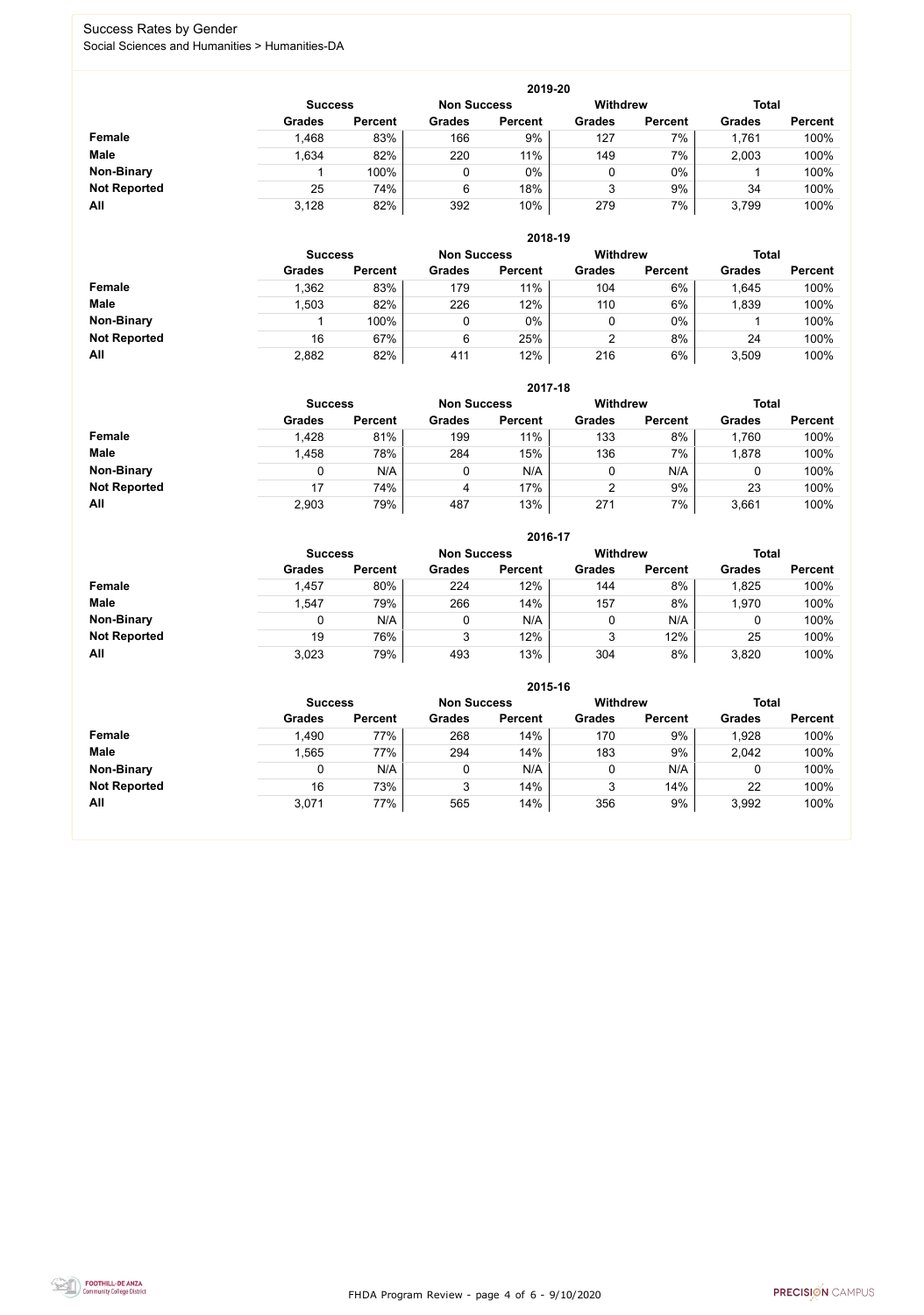FHDA Program Review - page 5 of 6 - 9/10/2020



### Success Rates by Age Social Sciences and Humanities > Humanities-DA

|            |                |                    |               | 2019-20         |               |                |               |                |
|------------|----------------|--------------------|---------------|-----------------|---------------|----------------|---------------|----------------|
|            | <b>Success</b> | <b>Non Success</b> |               | <b>Withdrew</b> |               | <b>Total</b>   |               |                |
|            | <b>Grades</b>  | <b>Percent</b>     | <b>Grades</b> | <b>Percent</b>  | <b>Grades</b> | <b>Percent</b> | <b>Grades</b> | <b>Percent</b> |
| 19 or less | 1,170          | 83%                | 136           | 10%             | 97            | 7%             | 1,403         | 100%           |
| $20 - 24$  | 1,570          | 82%                | 210           | 11%             | 139           | 7%             | 1,919         | 100%           |
| 25-39      | 334            | 81%                | 38            | 9%              | 38            | 9%             | 410           | 100%           |
| $40 +$     | 54             | 81%                | 8             | 12%             | 5             | 7%             | 67            | 100%           |
| All        | 3,128          | 82%                | 392           | 10%             | 279           | 7%             | 3,799         | 100%           |

|            |                |                    |               | 2018-19         |               |                |               |                |
|------------|----------------|--------------------|---------------|-----------------|---------------|----------------|---------------|----------------|
|            | <b>Success</b> | <b>Non Success</b> |               | <b>Withdrew</b> |               |                | <b>Total</b>  |                |
|            | <b>Grades</b>  | <b>Percent</b>     | <b>Grades</b> | <b>Percent</b>  | <b>Grades</b> | <b>Percent</b> | <b>Grades</b> | <b>Percent</b> |
| 19 or less | 1,008          | 86%                | 110           | 9%              | 59            | 5%             | 1,177         | 100%           |
| $20 - 24$  | 1,513          | 80%                | 247           | 13%             | 120           | 6%             | 1,880         | 100%           |
| 25-39      | 328            | 80%                | 49            | 12%             | 33            | 8%             | 410           | 100%           |
| $40 +$     | 33             | 79%                | 5             | 12%             | 4             | 10%            | 42            | 100%           |
| All        | 2,882          | 82%                | 411           | 12%             | 216           | 6%             | 3,509         | 100%           |

|            |                                      |                |               | 2017-18         |               |                |               |                |
|------------|--------------------------------------|----------------|---------------|-----------------|---------------|----------------|---------------|----------------|
|            | <b>Non Success</b><br><b>Success</b> |                |               | <b>Withdrew</b> |               | <b>Total</b>   |               |                |
|            | <b>Grades</b>                        | <b>Percent</b> | <b>Grades</b> | <b>Percent</b>  | <b>Grades</b> | <b>Percent</b> | <b>Grades</b> | <b>Percent</b> |
| 19 or less | 867                                  | 83%            | 115           | 11%             | 66            | 6%             | 1,048         | 100%           |
| $20 - 24$  | 1,680                                | 78%            | 308           | 14%             | 164           | 8%             | 2,152         | 100%           |
| 25-39      | 323                                  | 77%            | 60            | 14%             | 37            | 9%             | 420           | 100%           |
| $40 +$     | 33                                   | 80%            | 4             | 10%             | 4             | 10%            | 41            | 100%           |
| All        | 2,903                                | 79%            | 487           | 13%             | 271           | 7%             | 3,661         | 100%           |

|            |                |                    |               | 2016-17         |               |                |               |                |
|------------|----------------|--------------------|---------------|-----------------|---------------|----------------|---------------|----------------|
|            | <b>Success</b> | <b>Non Success</b> |               | <b>Withdrew</b> | <b>Total</b>  |                |               |                |
|            | <b>Grades</b>  | <b>Percent</b>     | <b>Grades</b> | <b>Percent</b>  | <b>Grades</b> | <b>Percent</b> | <b>Grades</b> | <b>Percent</b> |
| 19 or less | 978            | 84%                | 122           | 11%             | 59            | 5%             | 1,159         | 100%           |
| $20 - 24$  | 1,700          | 78%                | 305           | 14%             | 184           | 8%             | 2,189         | 100%           |
| 25-39      | 302            | 73%                | 63            | 15%             | 51            | 12%            | 416           | 100%           |
| $40 +$     | 43             | 77%                | 3             | 5%              | 10            | 18%            | 56            | 100%           |
| <b>All</b> | 3,023          | 79%                | 493           | 13%             | 304           | 8%             | 3,820         | 100%           |

|            |                |                |               | 2015-16            |                 |                |               |                |
|------------|----------------|----------------|---------------|--------------------|-----------------|----------------|---------------|----------------|
|            | <b>Success</b> |                |               | <b>Non Success</b> | <b>Withdrew</b> |                | <b>Total</b>  |                |
|            | <b>Grades</b>  | <b>Percent</b> | <b>Grades</b> | <b>Percent</b>     | <b>Grades</b>   | <b>Percent</b> | <b>Grades</b> | <b>Percent</b> |
| 19 or less | 997            | 84%            | 139           | 12%                | 56              | 5%             | 1,192         | 100%           |
| $20 - 24$  | 1,689          | 75%            | 341           | 15%                | 215             | 10%            | 2,245         | 100%           |
| 25-39      | 320            | 67%            | 77            | 16%                | 79              | 17%            | 476           | 100%           |
| $40 +$     | 65             | 82%            | 8             | 10%                | 6               | 8%             | 79            | 100%           |
| All        | 3,071          | 77%            | 565           | 14%                | 356             | 9%             | 3,992         | 100%           |